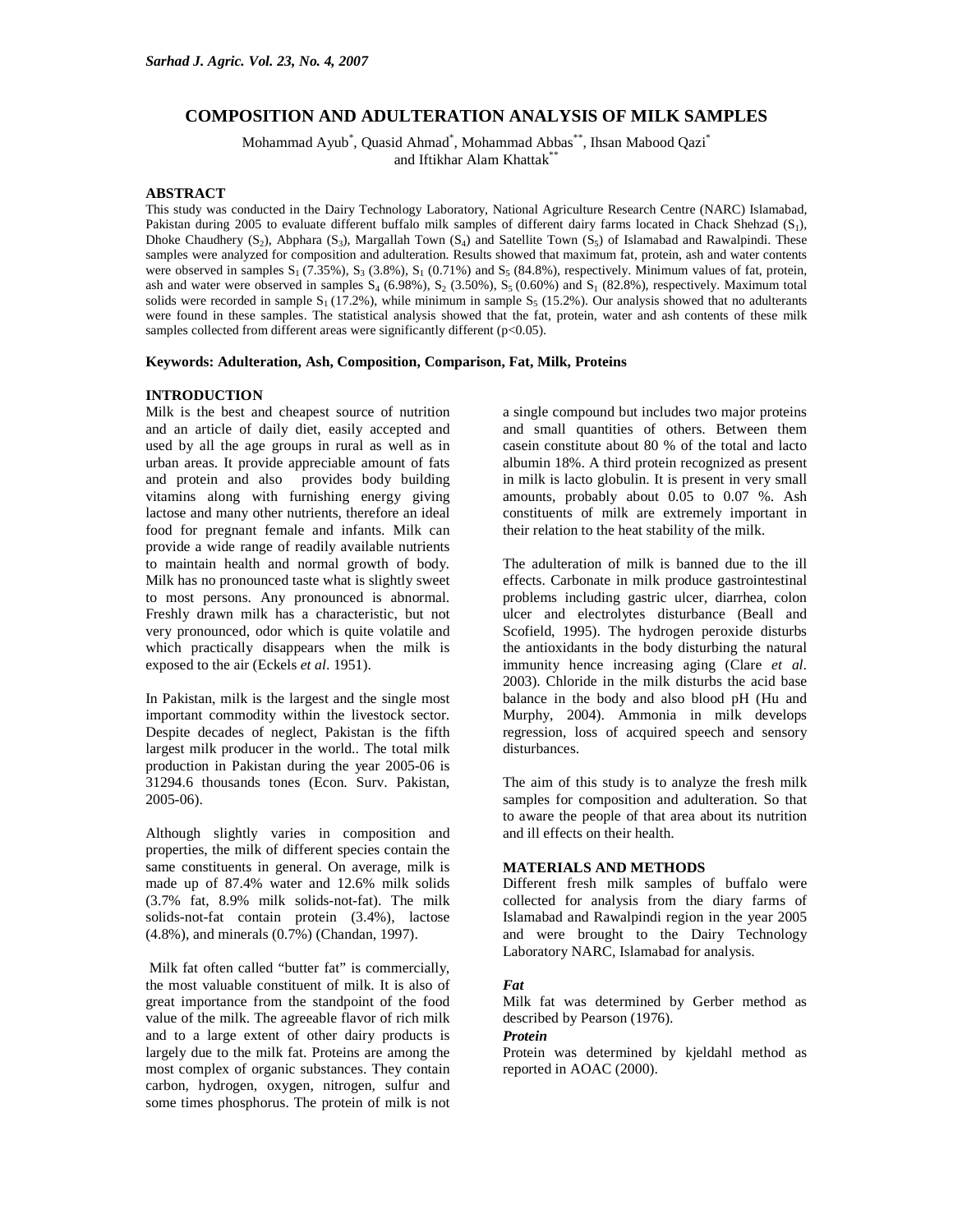#### *Total solids, water and ash*

The total solids, water and ash were determined by the method of AOAC (2000).

## *Hydrogen Peroxide (H2O2) Detection*

 $H<sub>2</sub>O<sub>2</sub>$  was determined by using per oxide strips. The per oxide strips were dipped in 100 ml beaker, having milk samples, for one to two seconds. After 30 to 60 sec the color was compared with the color standard and readings were taken.

## *Carbonate and Bicarbonate Detection*

For carbonate and bicarbonate 10 ml milk samples were taken in test tube and 10 ml 95 % ethyl alcohol were added. Five drops of rosolic acid (1% ethanol) were added and mixed well. Pinkish coloration after 15 to 45 minutes indicates presence of carbonate and bicarbonate.

## *Flour/ Starchy Material Detection*

For detection of flour/starchy material 15 to 20 drops of milk was placed on watch glass. About one drop of iodine solution (0.1 N) was added mixed gently by rotation and allow standing. After one minute examine the bottom of the watch glass. If dark blue or black grains are present it is concluded that flour/ starch has been added.

#### *Statistical Analysis*

The results of various treatments were analyzed statistically by analysis of variance using Completely Randomized Design as recommended by Steel and Torrie (1980). The means were separated by least significant difference test (Cochran and Cox, 1965).

# **RESULTS AND DISCUSSION**

## *Fat Content*

Lipids provide fifty percent calories of total caloric value obtained from milk. Our results showed that maximum fat was observed in sample  $S_1$  (7.35%) followed by  $S_3$  (7.30%), while minimum was observed in sample  $S_4$  (6.98%) followed by  $S_5$  $(7.20\%)$ . The mean values of samples  $S_1$ ,  $S_2$ ,  $S_3$ ,  $S_4$ and  $S_5$  were 7.35, 7.25, 7.30, 6.98 and 7.20 percent, respectively (Table I). This difference in percent fat content may be due to the difference in feeding, management practices, season and breed of the animals (Cervalhao, 2000). The standard of fat content in buffalo milk sample is about 7.45% (Webb *et al.* 1974).

#### *Protein*

The protein in milk, casein, is of high quality. It contains all the amino acids needed for body building and tissue repair (Krause and Mahan, 1984). Results showed that maximum protein content was observed in sample  $S_3$  (3.80%) followed by  $S_4$  (3.70%), while minimum was

observed in sample  $S_2$  (3.50%) followed by  $S_1$ (3.60%). The overall mean values were 3.60, 3.50, 3.80, 3.70 and 3.69 percent for  $S_1$ ,  $S_2$ ,  $S_3$ ,  $S_4$  and  $S_5$ respectively (Table II). The protein content in milk differs from breeds to breeds and animals to animals (Joslyne and Heid, 1963). Our results showed that the protein content of these samples is similar to the standard reported in literature (Webb *et al.* 1974).

#### *Ash*

Maximum ash content was recorded in  $S_1$  (0.71%) followed by  $S_3$  (0.69%), while minimum was recorded in sample  $S_5$  (0.60%) followed by  $S_4$ (0.63%). The overall mean ash content of samples  $S_1, S_2, S_3, S_4$  and  $S_5$  were 0.71, 0.67, 0.69, 0.63 and 0.60 %, respectively (Table II). The amount of ash content in milk should be near to 0.78 % (Webb *et al.* 1974). In a similar study Nickerson (1960) observed that many factors influence the milk composition such as cattle breed, stage of lactation, environment, feeding and management practices. If the animals of same specie are given same environment, feed and management practices, the milk composition will be approximately the same.

## *Water*

Results showed that maximum water content was recorded in sample  $S_5(84.8\%)$  followed by sample  $S_3$  (84.6%), while minimum was recorded in sample  $S_1$  (82.8%) followed by  $S_2$  (83.1%). The mean water content for samples  $S_1$ ,  $S_2$ ,  $S_3$ ,  $S_4$  and  $S_5$ were 82.8%, 83.1%, 84.6%, 84.5% and 84.8%, respectively (Table II). The difference in water content may be due to the difference in feeding and breed (Nickerson, 1960).

## *Total Solids*

Total solids are one of the parameter used for the quality of milk. Our results showed that maximum total solids were recorded in sample  $S_1$  (17.2%) followed by sample  $S_2$  (16.9%), while minimum was recorded in sample  $S_5$  (15.2%) followed by  $S_3$ (15.4%) (Table II). These results showed that the amount of total solids recorded is similar to the range recorded in literature (Webb *et al.* 1974).

#### *Adulteration*

The collected milk samples were analyzed for various adulterants i.e. carbonate, flour and hydrogen peroxide. All the five samples evaluated at regular intervals showed no sign of the adulterants (Table III). This could be due to the ban on adulteration of milk.

## **CONCLUSION**

The statistical analysis showed that the total solids, fat, protein, ash and water content of all the samples were significantly different  $(p<0.05)$  from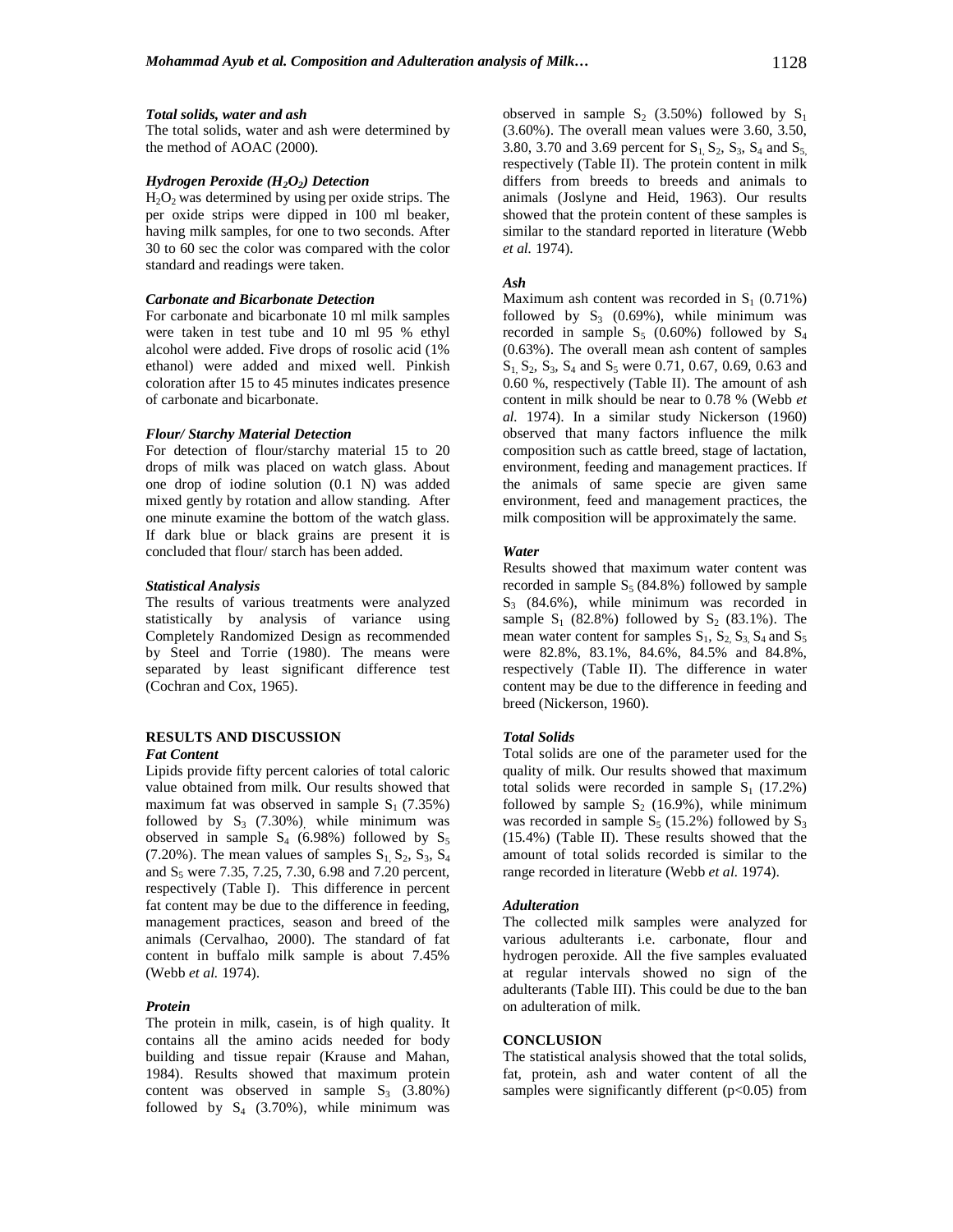| Table-I: Proposed plan of study for research |                                                         |  |  |  |
|----------------------------------------------|---------------------------------------------------------|--|--|--|
| <b>Treatments</b>                            | Collecting areas                                        |  |  |  |
| $S_1$                                        | Milk samples collected from Chak Shehzad (Islamabad)    |  |  |  |
| $S_2$                                        | Milk samples collected from Dhoke Chaudary (Rawalpindi) |  |  |  |
| $S_3$                                        | Milk samples collected from Abphara (Islamabad)         |  |  |  |
| $S_4$                                        | Milk samples collected from Margallah Town (Islamabad)  |  |  |  |
| $S_5$                                        | Milk samples collected from Satellite Town (Rawalpindi) |  |  |  |
|                                              |                                                         |  |  |  |

each other. The collected samples were free from adulterants.

**Table-II:** *The mean values (of three independent readings) for fat, protein,ash and water of different milk samples* 

| agjerena manesampaes  |                     |                      |                      |                   |                    |
|-----------------------|---------------------|----------------------|----------------------|-------------------|--------------------|
| Samples $\rightarrow$ |                     | 07                   |                      |                   |                    |
| Fat $(\% )$           | $7.35^{\text{a}}$   | $7.25^{bc}$          | $7.30^{ab}$          | 6.98              | 7.20 <sup>bc</sup> |
| Protein $(\%)$        | 3.60 $^{\rm b}$     | 3.50 <sup>c</sup>    | 3.80 <sup>a</sup>    | 3.70 <sup>a</sup> | 3.69 $^{b}$        |
| Ash $(\%)$            | $0.71$ <sup>a</sup> | $0.67$ <sup>ab</sup> | $0.69$ <sup>ab</sup> | $0.63^{bc}$       | 0.60 °             |
| Water $(\%)$          | 82.8 <sup>d</sup>   | 83.1 <sup>b</sup>    | $84.6^{ab}$          | $84.5^{ab}$       | 84.8 <sup>a</sup>  |
| <b>Total Solids</b>   | 17.2 <sup>a</sup>   | 16.9 <sup>ab</sup>   | $15.4^{bc}$          | $15.5^{\circ}$    | $15.2^{\circ}$     |

Figures with different letters are significantly different from each other

|  |  |  | Table-III: Adulteration in milk samples (three independent readings) |  |
|--|--|--|----------------------------------------------------------------------|--|
|  |  |  |                                                                      |  |

|                |          | . .       | $\sim$ $\sim$ |
|----------------|----------|-----------|---------------|
| Milk Sample    | $H_2O_2$ | Carbonate | Flour         |
| D.             | -ve      | -ve       | -ve           |
| $\mathbf{D}_2$ | -ve      | -ve       | -ve           |
| D3             | -ve      | -ve       | -ve           |
| $\mathbf{D}_4$ | -ve      | -ve       | -ve           |
| 5م             | -ve      | -ve       | -ve           |
|                |          |           |               |

## **REFERENCES**

- AOAC. 2000. Official Methods of Analysis of AOAC Int'l 17<sup>th</sup> Ed., AOAC INTERNATIONAL, Gaithersburg, MD, USA.
- Beall, D.P. and R.H. Scofield. 1995. Milk-alkali syndrome associated with calcium carbonate consumption: Reports of 7 patients with Parathyroid Hormone Levels and an estimate of prevalence among patients hospitalized with Hypercalcemia. Medicine. 74(2): 89-96.
- Cervalhao, M.P., M.P. Carbalho, M.C. Duraes, C.E. Martins, F. Deresz, J.R.F. Brito, A.F. Freitas, J.A.B. Portugal and C.N. Costa. 2000. Effect of nutrition on milk quality and composition. Anais do 2o Minas Leite. Avanc tecnologicos para o aumento da produtividade leiteira, Juiz de Fora, MG, Brazil, May 2000. Anais do 2o Minas Leite. Avancos tecnologicos para oaumento da produtividade leiteira. pp. 77-82.
- Chandan, R. 1997. Dairy-Based Ingredients. St. Paul, Minn.: Eagan Press.
- Clare, D.A., G.L. Catignani and H.E. Swaisgood. 2003. Biodefence properties of milk: The role of antimicrobial proteins and peptides. Current pharmaceutical design. Bentham Sci. Publishers. 9(16): 1239-1255.
- Cochran, W.C. and G.M. Cox. 1965. Experimental design. John Willy and Sons, Inc. New York. Eckels, C.H., W.B. Combs and H. Macy. 1951. Milk and milk products 4<sup>th</sup> Ed. McGraw Hill Book Publishing Co. New York. USA. 51: 391-392.
- Economic Survey of Pakistan. 2005-06. Ministry of Food, Agriculture & Livestock (Livestock Wing), Govt. of Pakistan, Islamabad. pp. 22- 23.
- Hu, W. and M.R. Murphy. 2004. Dietary Cation-Anion difference effects on performance and acidbase status of lactating dairy cows: A Meta-Analysis. J. of Dairy Sci. 87: 2222-2229.
- Joslyne, M.A. and Heid, J.L. (Eds) 1963. Food Processing Operations. Vol. I. The Avi<br>Publishing Company, Inc. Westport, Company, Inc. Connectient. pp. 523.
- Krause, M.V., and L.K. Mahan. 1984. Food, Nutrition and Diet Therapy. W.B. Saunders Co. West Publishing Company, Philadelphia PA 19105.
- Nickerson, T.A. 1960. Nutritive value of milk and milk products. 27 (2): 312. Pearson, D. 1976. Chemical analysis of foods. Churchill Livingstone Edinburgh, London.